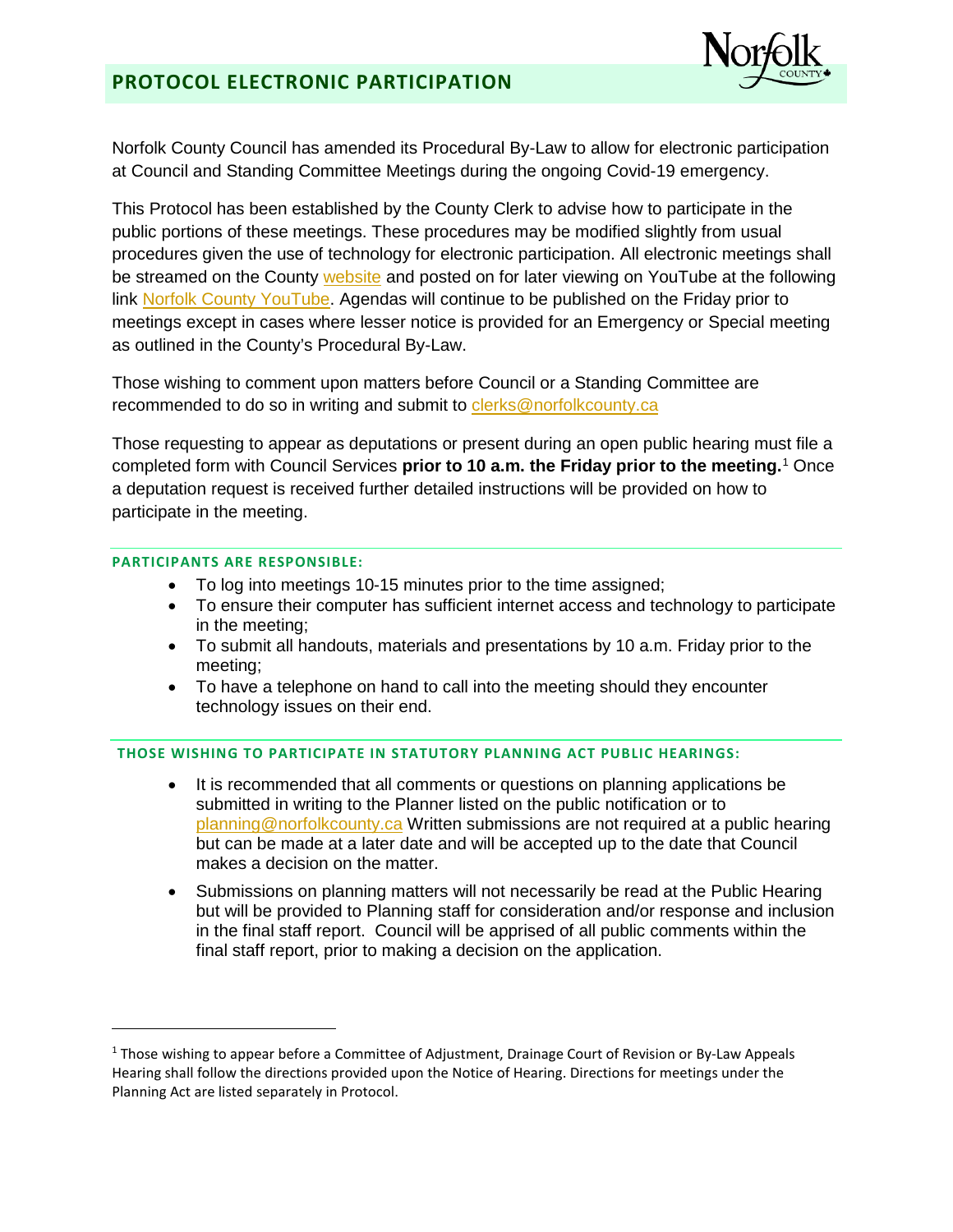- If you would like to receive information on a specific planning application or to be notified of an upcoming meeting related to a planning matter please email the Planner identified on the public notification or planning@norfolkcounty.ca
- If you are unable to make written submissions or would prefer to make an oral statement during the statutory public meeting please email clerk@norfolkcounty.ca prior to noon on the day before the meeting to register. You will be provided further instructions on how you will connect during the virtual meeting.
- All oral statements will be recorded as part of the electronic meeting and will be posted for public viewing on the County's YouTube Channel and will be included as part of the official meeting record.
- Planning Application applicants and agents, who would like to provide a verbal submission, please email [clerk@norfolkcounty.ca](mailto:clerk@norfolkcounty.ca) by 4:00 p.m. the day prior to the meeting to make arrangements in advance of the meeting.

### THOSE WISHING TO PARTICIPATE IN COMMITTEE OF ADJUSTMENT PUBLIC MEETINGS:

- It is recommended that all comments or questions on Committee of Adjustment applications be submitted in writing to the Planner listed on the public notification or to committee.of.adjustment@norfolkcounty.ca. Written submissions will be accepted up to the date that Committee of Adjustment meeting date.
- If you would like to receive information on a specific planning application or to be notified of an upcoming meeting related to a planning matter please email the Planner identified on the public notification or [committee.of.adjustment@norfolkcounty.ca](mailto:committee.of.adjustment@norfolkcounty.ca)
- If you are unable to make written submissions or would prefer to make an oral statement during the Committee of Adjustment public meeting please email [committee.of.adjustment@norfolkcounty.ca](mailto:committee.of.adjustment@norfolkcounty.ca) by to noon on the day before the meeting to register. You will be provided further instructions on how you will connect during the virtual meeting.
- All oral statements will be recorded as part of the electronic meeting and will be posted for public viewing on the County's YouTube Channel and will be included as part of the official meeting record.
- Applicants and Agents will be contacted by the Secretary Treasurer in advance of the meeting to provide instructions on how to access the virtual meeting.

All public meetings will meet statutory requirements. Although options to participate electronically are available Norfolk County is recommending submissions be made in writing.

Any questions with respect to this Protocol may be directed to the Clerk at clerks@norfolkcounty.ca

Attachments:

Appendix A – Best Practices Electronic Participation